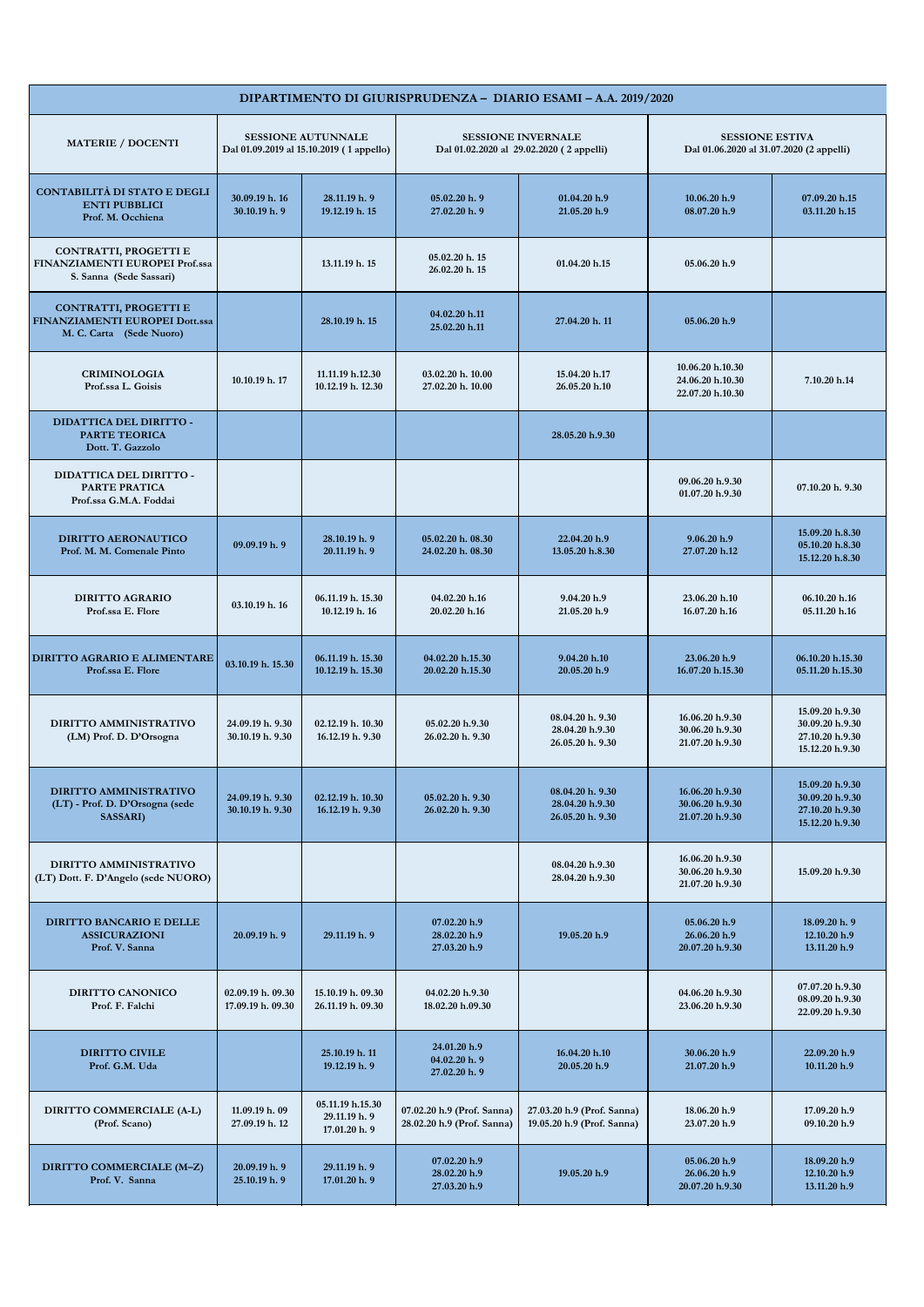| DIRITTO COMMERCIALE - L. T.<br>Dott. F. Cuccu (sede SASSARI)                                                                                      | 08.10.19 h. 11                       | 10.12.19 h. 11                        | 07.02.20 h.9<br>28.02.20 h.9                 |                                                          | 10.06.20 h.15<br>18.09.20 h.15                           |                                                                          |
|---------------------------------------------------------------------------------------------------------------------------------------------------|--------------------------------------|---------------------------------------|----------------------------------------------|----------------------------------------------------------|----------------------------------------------------------|--------------------------------------------------------------------------|
| DIRITTO COMMERCIALE - L. T.<br>Dott. F. Cuccu (sede NUORO)                                                                                        | 11.10.19 h. 16                       | 21.11.19 h. 15.30                     | 22.02.20 h. 10                               | 11.05.20 h.15                                            | 10.07.20 h.15.30<br>16.10.20 h.15.30                     |                                                                          |
| <b>DIRITTO COMPARATO</b><br>Prof. P. Carbone                                                                                                      | 02.10.19 h. 10                       | 07.11.19 h.10                         | 05.02.20 h.10<br>26.02.20 h.10               |                                                          | 10.06.20 h.10<br>01.07.20 h.10                           | 29.09.20 h.10                                                            |
| DIRITTO COSTITUZIONALE (A-L)<br>Prof. P. P. L. Pinna                                                                                              | 12.09.19 h. 10                       | 14.11.19 h. 9.30<br>12.12.19 h. 10.30 | 06.02.20 h.10<br>27.02.20 h.10               | 08.04.20 h.15 (appello<br>annullato)<br>08.05.20 h.10    | 09.06.20 h.10<br>02.07.20 h.10                           | 10.09.20 h.10<br>08.10.20 h.10                                           |
| DIRITTO COSTITUZIONALE (M-Z)<br>Prof. Chessa                                                                                                      | 10.09.19 h.16                        | 14.11.19 h. 10<br>13.12.19 h. 15      | 03.02.20 h.15<br>28.02.20 h.15               | 08.04.20 h.15 (appello<br>annullato)<br>29.05.20 h.10    | 19.06.20 h.10<br>02.07.20 h.10                           | 28.09.20 h.16                                                            |
| DIRITTO COSTITUZIONALE L.T.<br>Prof.ssa L. Buffoni                                                                                                | 12.09.19 h. 9.30                     | 14.11.19 h. 9.30<br>12.12.19 h. 11.30 | 06.02.20 h.9.30<br>27.02.20 h. 9.30          | 08.04.20 h.15 (appello<br>annullato) 08.05.20 h.15       | 09.06.20 h.9.30<br>02.07.20 h.9.30<br>27.07.20 h.8.30    | 10.09.20 h.9.30<br>08.10.20 h.9.30                                       |
| DIRITTO COSTITUZIONALE<br>DELL'AMBIENTE E DEL<br>PAESAGGIO Prof. M. Cecchetti                                                                     | 16.09.19 h. 11<br>03.10.19 h. 11     | 26.11.19 h. 10.30                     | 03.02.20 h.9<br>24.02.20 h.14                | 08.04.20 h.15.30 (Prof.<br>Pajno)                        | 10.06.20 h.15<br>08.07.20 h.15                           | 11.09.20 h.15                                                            |
| <b>DIRITTO COSTITUZIONALE DELLE</b><br><b>AUTONOMIE TERRITORIALI - Prof.</b><br>S. Pajno                                                          | 16.09.19 h. 11<br>03.10.19 h. 11     | 26.11.19 h. 10.30                     | 03.02.20 h.9<br>24.02.20 h.14                | 08.04.20 h.15.30                                         | 03.06.20 h.9<br>03.07.20 h.9<br>29.07.20 h.15.30         | 07.09.20 h.9<br>22.09.20 h.9<br>03.11.20 h.9                             |
| DIRITTO DEI BENI E DELLE<br><b>ATTIVITÀ CULTURALI</b><br>Prof. D'Orsogna (sede SASSARI)                                                           | 24.09.19 h. 9.30<br>30.10.19 h. 9.30 | 02.12.19 h. 10.30<br>11.12.19 h. 9.30 | 05.02.20 h. 9.30<br>26.02.20 h. 9.30         | 08.04.20 h.9.30<br>28.04.20 h.9.30<br>26.05.20 h.9.30    | 16.06.20 h.9.30<br>30.06.20<br>h.9.30<br>21.07.20 h.9.30 | 15.09.20 h.9.30<br>30.09.20 h.9.30<br>27.10.20 h.9.30<br>15.12.20 h.9.30 |
| DIRITTO DEI BENI E DELLE<br>ATTIVITÀ CULTURALI<br>Dott. Areddu (sede NUORO)                                                                       |                                      |                                       |                                              | 08.04.20 h.9.30<br>28.04.20 h.9.30<br>26.05.20 h.9.30    | 16.06.20 h.9.30<br>30.06.20<br>21.07.20 h.9.30<br>h.9.30 | 15.09.20 h.9.30                                                          |
| DIRITTO DEI CONTRATTI, DELLA<br>RESPONSABILITÀ E DELLA<br><b>CONTABILITÀ DEGLI ENTI</b><br>PUBBLICI Dott.ssa S. Vernile (sede<br><b>SASSARI</b> ) |                                      |                                       |                                              | 01.04.20 h.9                                             | 10.06.20 h.9<br>08.07.20 h.9                             | 07.09.20 h. 15                                                           |
| DIRITTO DEI CONTRATTI, DELLA<br>RESPONSABILITÀ E DELLA<br>CONTABILITÀ DEGLI ENTI<br><b>PUBBLICI Dott.ssa S. Vernile (sede</b><br><b>NUORO</b>     |                                      |                                       |                                              |                                                          | 10.06.20 h.9<br>08.07.20 h.9                             |                                                                          |
| <b>DIRITTO DEI TRASPORTI</b><br>Prof.ssa L.M.S. Masala                                                                                            | 18.09.19 h. 9.30                     | 20.11.19 h.9.30                       | 04.02.20 h. 9.30<br>18.02.20 h. 9.30         | 19.05.20 h. 9.30                                         | 09.06.20 h.9.30<br>07.07.20 h.9.30                       | 15.09.20 h.9.30<br>17.11.20 h.9.30                                       |
| DIRITTO DEGLI ENTI LOCALI Prof.<br>D. D'Orsogna                                                                                                   | 05.09.19 h. 15.00                    | 20.12.19 h. 11.30                     | 12.02.20 h. 12<br>26.02.20 h.12              | 08.04.20 h.9.30<br>28.04.20 h.9.30<br>26.05.20<br>h.9.30 | 16.06.20 h.9.30<br>30.06.20<br>h.9.30<br>21.07.20 h.9.30 | 15.09.20 h.9.30<br>30.09.20 h.9.30<br>27.10.20 h.9.30<br>15.12.20 h.9.30 |
| <b>DIRITTO DEL LAVORO</b><br>Prof. F. Bano                                                                                                        | 01.10.19 h.9                         | 12.11.19 h. 9<br>10.12.19 h. 9        | 10.01.20 h.9<br>04.02.20 h.9<br>28.02.20 h.9 | 11.03.20 h.9<br>14.05.20 h.10                            | 09.06.20 h.9<br>10.07.20 h.9                             | 15.09.20 h.9<br>16.10.20 h.9<br>24.11.20 h.9                             |
| DIRITTO DEL LAVORO E DELLA<br>PREVIDENZA SOCIALE<br>Prof. F. Bano (sede SASSARI)                                                                  | 14.10.19 h. 11                       |                                       | 04.02.20 h.9<br>28.02.20 h. 9                | 11.03.20 h. 9<br>14.05.20 h.10                           | 09.06.20 h. 9<br>10.07.20 h.9                            | 15.09.20 h. 9<br>16.10.20 h.9<br>24.11.20 h.9                            |
| DIRITTO DEL LAVORO E DELLA<br>PREVIDENZA SOCIALE<br>(sede NUORO)                                                                                  | 16.10.19 h.15                        |                                       | 14.02.20 h.11<br>28.02.20 h.11               |                                                          |                                                          | 15.09.20 h.9 (Prof. Bano<br>sede SS)                                     |
| <b>DIRITTO DEL MARE</b><br>Prof. M. M. Comenale Pinto                                                                                             | 09.09.19 h. 9                        | 28.10.19 h. 9<br>20.11.19 h. 9        | 05.02.20 h.8.30<br>24.02.20 h.8.30           | 22.04.20 h.11<br>13.05.20 h.8.30                         | 9.06.20 h.9<br>27.07.20 h.10.30                          | 15.09.20 h.8.30<br>05.10.20 h.8.30<br>15.12.20 h.8.30                    |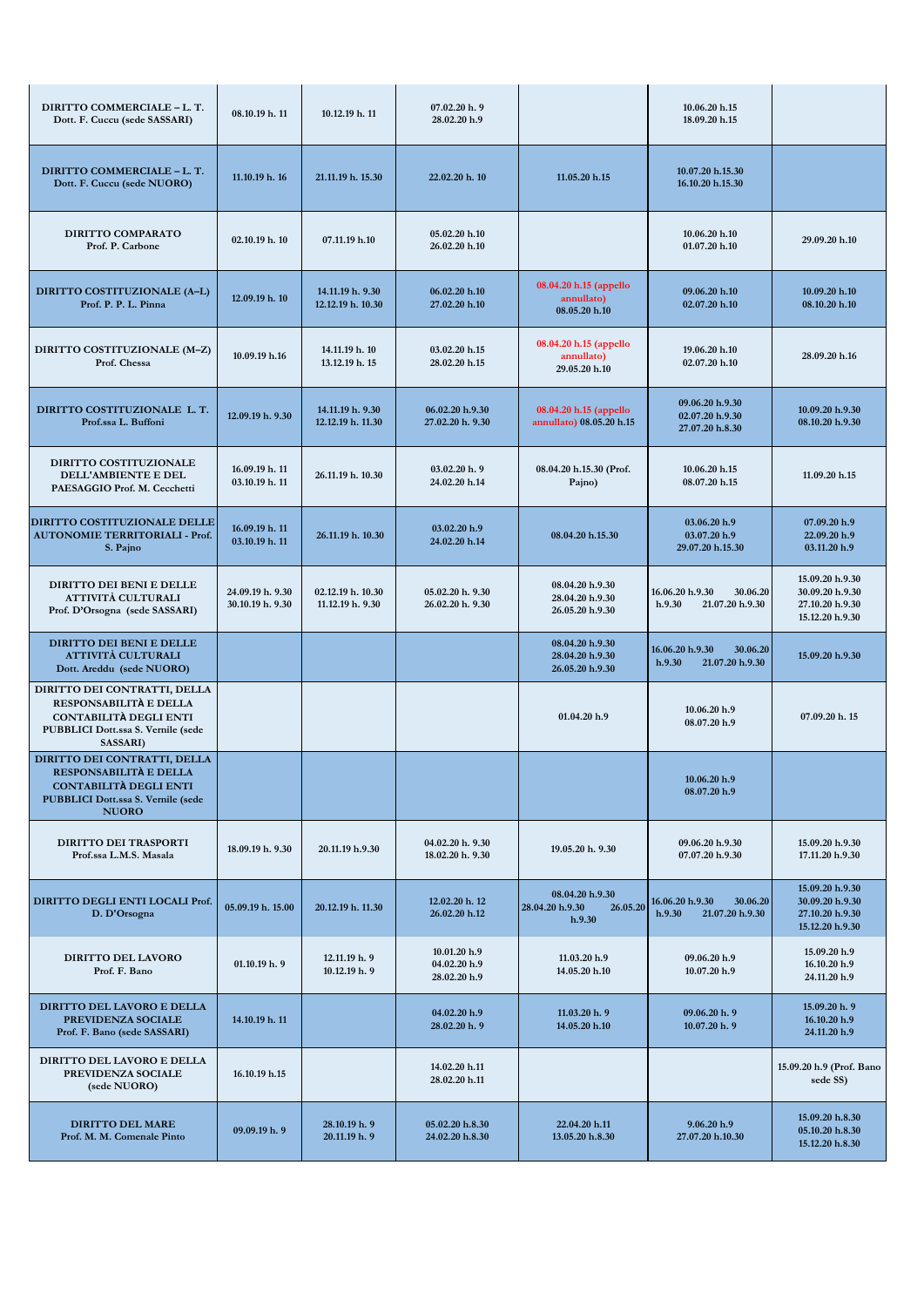| DIRITTO DEL TURISMO<br>Prof. G. Pruneddu (sede SASSARI)                                               | 09.09.19 h. 9                          | 28.10.19 h. 9<br>20.11.19 h. 9         | 05.02.20 h.8.30<br>24.02.20 h.8.30                | 22.04.20 h.13<br>13.05.20 h.8.30                         | 9.06.20 h.9<br>27.07.20 h.13                             | 15.09.20 h.15<br>05.10.20 h.15<br>15.12.20 h.15                          |
|-------------------------------------------------------------------------------------------------------|----------------------------------------|----------------------------------------|---------------------------------------------------|----------------------------------------------------------|----------------------------------------------------------|--------------------------------------------------------------------------|
| DIRITTO DEL TURISMO<br>Prof. M. M. Comenale Pinto (sede<br>NUORO)                                     |                                        |                                        |                                                   | 22.04.20 h.13                                            | 9.06.20 h.9<br>27.07.20 h.13                             |                                                                          |
| DIRITTO DELL'UNIONE EUROPEA<br>Prof.ssa S. Sanna (sede SASSARI)                                       |                                        | 13.11.19 h.15                          | 05.02.20 h. 15<br>26.02.20 h.15                   | 01.04.20 h.15                                            | 05.06.20 h.9<br>14.07.20 h.9                             | 11.09.20 h.9                                                             |
| DIRITTO DELL'AMBIENTE NELLA<br>TRADIZIONE GIURIDICA ROMANA<br>Prof. P. P. Onida (sede SASSARI)        | 23.09.19 h. 8.30                       | 11.11.19 h. 8.30                       | 03.02.20 h.8.30<br>24.02.20 h. 8.30               | 30.03.20 h.9<br>11.05.20<br>h.9                          | 08.06.20 h.8.30<br>01.07.20 h.8.30                       | 21.09.20 h.8.30<br>16.11.20 h.8.30                                       |
| DIRITTO DELL'AMBIENTE NELLA<br>TRADIZIONE GIURIDICA ROMANA<br>Prof. P. P. Onida (Sede NUORO)          | 24.09.19 h. 8.30                       | 12.11.19 h. 8.30                       | 04.02.20 h.8.30<br>25.02.20 h. 8.30               | 30.03.20 h.9<br>11.05.20 h.9                             | 08.06.20 h.8.30<br>02.07.20 h.8.30                       | 22.09.20 h.8.30<br>17.11.20 h.8.30                                       |
| DIRITTO DELL'ARBITRATO<br><b>INTERNO E INTERNAZIONALE -</b><br>Prof.ssa M. L. Serra                   | 19.09.19 h. 16.00<br>15.10.19 h. 16.00 | 14.11.19 h. 16.00<br>16.12.19 h. 09.00 | 09.01.20 h. 16<br>06.02.20 h.16<br>20.02.20 h. 16 | 02.04.20 h. 16<br>07.05.20 h.16                          | 04.06.20 h.16<br>26.06.20<br>17.07.20 h.16<br>h.16       | 24.09.20 h.16<br>22.10.20 h.16<br>19.11.20 h.16<br>17.12.20 h.16         |
| DIRITTO DELL'ECONOMIA E DEI<br><b>CONSUMI</b><br>Prof. R. Motroni                                     | 23.09.19. h.10.30<br>Nuoro             |                                        | 11.02.20 h.11<br>26.02.20 h.11 (Nuoro)            | 10.04.20 h.12                                            | 30.06.20 h.9<br>21.07.20 h.9                             | 22.09.20 h.9<br>10.11.20 h.9                                             |
| <b>DIRITTO DELL'ENERGIA</b><br>Prof. D. D'Orsogna                                                     | 05.09.19 h. 15.00                      | 20.12.19 h. 11.30                      | 12.02.20 h.12<br>26.02.20 h.12                    | 08.04.20 h.9.30<br>26.05.20<br>28.04.20 h.9.30<br>h.9.30 | 16.06.20 h.9.30<br>30.06.20<br>h.9.30<br>21.07.20 h.9.30 | 15.09.20 h.9.30<br>30.09.20 h.9.30<br>27.10.20 h.9.30<br>15.12.20 h.9.30 |
| DIRITTO DELL'ESECUZIONE<br><b>PENALE</b><br>Prof.ssa M. R. Marchetti                                  | 20.09.19 h. 9.30                       | 21.11.19 h.12                          | 10.02.20 h.12<br>28.02.20 h.12                    | 31.03.20 h.15.30<br>28.04.20 h.15.30                     | 04.06.20 h.16.30<br>14.07.20 h.16.30                     | 16.09.20 h.12<br>14.10.20 h.12<br>16.11.20 h.12<br>10.12.20 h.12         |
| DIRITTO DELLA NAVIGAZIONE<br>Prof. M. M. Comenale Pinto (sede<br><b>SASSARI</b> )                     | 09.09.19 h. 9                          | 28.10.19 h. 9<br>20.11.19 h. 9         | 05.02.20 h.8.30<br>24.02.20 h.8.30                | 21.04.20 h.9<br>13.05.20 h.8.30                          | 9.06.20 h.9<br>28.07.20 h.8.30                           | 15.09.20 h.8.30<br>05.10.20 h.8.30<br>15.12.20 h.8.30                    |
| <b>DIRITTO DELLA NAVIGAZIONE E</b><br><b>DEI TRASPORTI</b><br>Dott. G. Pruneddu (sede SASSARI)        | 09.09.19 h. 9                          | 28.10.19 h. 9<br>20.11.19 h. 9         | 05.02.20 h.8.30<br>24.02.20 h.8.30                | 20.04.20 h.9<br>13.05.20 h.8.30                          | 9.06.20 h.9<br>27.07.20 h.8.30                           | 15.09.20 h.15<br>05.10.20 h.15<br>15.12.20 h.15                          |
| DIRITTO DELLA NAVIGAZIONE E<br><b>DEI TRASPORTI</b><br>Dott. G. Pruneddu (sede NUORO)                 |                                        |                                        |                                                   | 20.04.20 h.9                                             | 9.06.20 h.9<br>27.07.20 h.8.30                           |                                                                          |
| DIRITTO DELLE SUCCESSIONI Prof.<br>L. Nonne                                                           | 26.09.19 h. 10.30<br>29.10.19 h. 10    | 15.11.19 h. 10.30<br>17.12.19 h. 10    | 07.02.20 h.10<br>28.02.20 h. 10                   | 30.04.20 h. 10                                           | 30.06.20 h.10<br>28.07.20 h.10                           | 29.09.20 h.10<br>03.12.20 h.10                                           |
| <b>DIRITTO DI FAMIGLIA</b><br>Prof. G.M. Uda                                                          | 06.09.19 h. 16                         |                                        | 07.02.20 h.16.30<br>28.02.20 h.16.30              |                                                          | 15.06.20 h.10.30<br>13.07.20 h.9.30                      | 21.09.20 h.9<br>09.11.20 h.9                                             |
| DIRITTO ECCLESIASTICO<br>Prof. F. Falchi                                                              | 02.09.19 h. 09.30<br>17.09.19 h. 09.30 | 15.10.19 h. 09.30<br>26.11.19 h. 09.30 | 04.02.20 h.9.30<br>18.02.20 h.09.30               |                                                          | 04.06.20 h.9.30<br>23.06.20 h.9.30                       | 07.07.20 h.9.30<br>08.09.20 h.9.30<br>22.09.20 h.9.30                    |
| DIRITTO FALLIMENTARE/<br><b>DIRITTO DELLA CRISI E</b><br><b>DELL'INSOLVENZA</b><br>Prof. M. G. Campus | 19.09.19 h. 16<br>15.10.19 h. 16       | 14.11.19 h. 16<br>12.12.19 h. 16       | 09.01.20 h.16<br>06.02.20 h.16<br>20.02.20 h.16   | 02.04.20 h. 16<br>07.05.20 h. 16                         | 04.06.20 h.15<br>26.06.20 h.15<br>17.07.20 h.15          | 24.09.20 h.16<br>22.10.20 h.16<br>19.11.20 h.16<br>17.12.20 h.16         |
| DIRITTO INTERNAZIONALE<br>(A-L) Prof.ssa A. Bassu                                                     |                                        |                                        |                                                   |                                                          | 16.06.20 h.9.30<br>12.07.20 h.9.30                       | 06.10.20 h.9.30<br>9.12.20 h.9.30                                        |
| DIRITTO INTERNAZIONALE<br>(M-Z) Prof. Odoni                                                           | 03.10.19 h. 9                          | 14.11.19 h. 9<br>19.12.19 h. 9         | 07.02.20 h.9<br>27.02.20 h. 9                     | 30.03.20 h. 9<br>27.04.20 h. 9<br>26.05.20 h.9           | 24.06.20 h.9<br>22.07.20 h.9                             | 10.09.20 h.9<br>26.10.20 h.9                                             |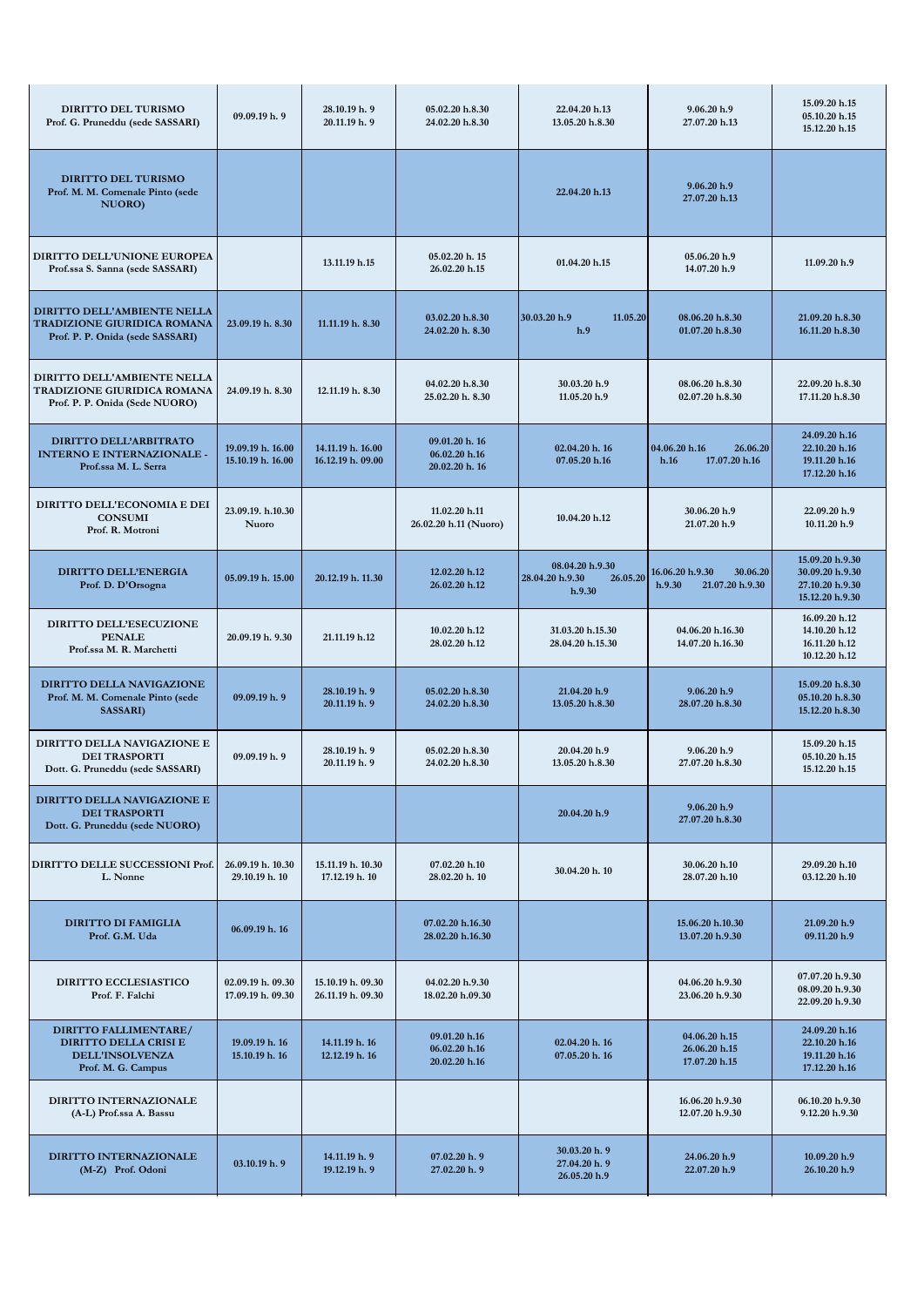| DIRITTO INTERNAZIONALE E<br>DELL'UNIONE EUROPEA<br>Prof.ssa S. Sanna/Prof. M.Odoni (sede<br><b>SASSARI</b> ) |                                  | 13.11.19 h.15                                          | 05.02.20 h. 15<br>26.02.20 h.15                    | 01.04.20 h.15                                         | 05.06.20 h.9<br>14.07.20 h.9                                             | 11.09.20 h.9                                                     |
|--------------------------------------------------------------------------------------------------------------|----------------------------------|--------------------------------------------------------|----------------------------------------------------|-------------------------------------------------------|--------------------------------------------------------------------------|------------------------------------------------------------------|
| DIRITTO INTERNAZIONALE E<br><b>DELL'UNIONE EUROPEA</b><br>Dott.ssa M. C. Carta (sede NUORO)                  |                                  | 28.10.19 h. 15                                         | 04.02.20 h.11<br>25.02.20 h.11                     | 27.04.20 h. 11                                        | 05.06.20 h.9<br>14.07.20 h.9                                             | 11.09.20 h.9<br>05.11.20 h. 11                                   |
| <b>DIRITTO PENALE</b><br>Prof. G. P. Demuro                                                                  | 27.09.19 h. 8.30                 | 11.11.19 h.8.30<br>16.12.19 h. 8.30                    | 03.02.20 h. 8.30<br>27.02.20 h. 8.30               | 06.04.20 h.8.30<br>25.05.20 h. 8.30                   | 29.06.20 h.8.30<br>27.07.20 h.8.30<br>30.09.20 h.8.30                    | 09.11.20 h.8.30<br>16.12.20 h.8.30                               |
| <b>DIRITTO PENALE 2</b><br>Prof.ssa L. Goisis                                                                | 10.10.19 h. 17                   | 11.11.19 h.12.30<br>10.12.19 h. 12.30                  | 3.02.20 h.10<br>27.02.20 h.10                      | 15.04.20 h.17<br>26.05.20 h.10                        | 10.06.20 h.10.30<br>24.06.20 h.10.30<br>22.07.20 h.10.30                 | 07.10.20 h.14                                                    |
| DIRITTO PENALE COMMERCIALE<br>Prof.ssa L. Goisis                                                             | 10.10.19 h, 17                   | 11.11.19 h.12.30<br>10.12.19 h. 12.30                  | 3.02.20 h. 10<br>27.02.20 h. 10                    | 15.04.20 h.17<br>26.05.20 h.10                        | 10.06.20 h.10.30<br>24.06.20 h.10.30<br>22.07.20 h.10.30                 | 07.10.20 h.14                                                    |
| <b>DIRITTO PENITENZIARIO</b><br>Prof.ssa P. Sechi                                                            | 20.09.19 h. 9.30                 | 21.10.19 h. 9.30<br>21.11.19 h. 9.30<br>16.12.19 h. 10 | 10.02.20 h. 9.30<br>27.02.20 h. 9.30               | 16.04.20 h. 9.30                                      | 12.06.20 h.9.30<br>13.07.20 h.9.30<br>27.07.20 h.9.30<br>22.09.20 h.9.30 | 20.10.20 h.9.30<br>20.11.20 h.9.30<br>21.12.20 h.9.30            |
| DIRITTO PRIVATO COMPARATO<br>Prof. P. Carbone                                                                | 02.10.19 h. 10                   | 07.11.19 h.10                                          | 05.02.20 h.10<br>19.02.20 h.10                     |                                                       | 10.06.20 h.10<br>01.07.20 h.10                                           | 29.09.20 h.10                                                    |
| DIRITTO PRIVATO ROMANO<br>Prof. P. P. Onida (sede Sassari)                                                   | 23.09.19 h. 8.30                 | 11.11.19 h. 8.30                                       | 03.02.20 h. 8.30<br>24.02.20 h. 8.30               | 30.03.20 h.9<br>11.05.20<br>h.9                       | 08.06.20 h.8.30<br>01.07.20 h.8.30                                       | 21.09.20 h.8.30<br>16.11.20 h.8.30                               |
| DIRITTO PRIVATO ROMANO<br>Prof. P. P. Onida (sede NUORO)                                                     | 24.09.19 h. 8.30                 | 12.11.19 h. 8.30                                       | 04.02.20 h.8.30<br>25.02.20 h.8.30                 | 30.03.20 h.9<br>11.05.20<br>h.9                       | 08.06.20 h.8.30<br>02.07.20 h.8.30                                       | 22.09.20 h.8.30<br>17.11.20 h.8.30                               |
| <b>DIRITTO PRIVATO ROMANO Prof.ssa</b><br>R. Ortu (sede SASSARI)                                             |                                  |                                                        | 04.02.20 h.10<br>25.02.20 h.10                     | 30.04.20 h.10<br>29.05.20 h.10                        | 30.06.20 h.10<br>29.07.20 h.10                                           | 06.10.20 h. 12<br>17.11.20 h. 12<br>15.12.20 h. 12               |
| DIRITTO PRIVATO ROMANO<br>Dott.ssa S. Fusco (sede NUORO)                                                     |                                  |                                                        | 03.02.20 h.15<br>26.02.20 h.15                     | 28.04.20 h.15<br>26.05.20 h.15                        | 29.06.20 h.12<br>13.07.20 h.15                                           | 05.10.20 h.15<br>16.11.20 h.15<br>14.12.20 h.15                  |
| <b>DIRITTO PROCESSUALE CIVILE</b><br>Prof. E. Vullo                                                          | 19.09.19 h. 16<br>15.10.19 h. 16 | 14.11.19 h. 16<br>12.12.19 h. 16                       | 09.01.20 h. 16<br>06.02.20 h. 16<br>20.02.20 h. 16 | 02.04.20 h. 16 (esame<br>annullato)<br>07.05.20 h. 16 | 04.06.20 h.16<br>26.06.20 h.16<br>17.07.20 h.16                          | 24.09.20 h.16<br>22.10.20 h.16<br>19.11.20 h.16<br>17.12.20 h.16 |
| DIRITTO PROCESSUALE PENALE<br>Prof. S.P.N. Sau                                                               | 20.09.19 h. 9.30                 | 21.10.19 h. 9.30<br>21.11.19 h. 9.30                   | 10.02.20 h. 9.30<br>27.02.20 h. 9.30               | 20.04.20 h. 9.30<br>20.05.20 h.9.30                   | 15.06.20 h.9.30<br>13.07.20 h.9.30<br>22.09.20 h.9.30                    | 20.10.20 h.9.30<br>19.11.20 h.9.30<br>16.12.20 h.9.30            |
| <b>DIRITTO PUBBLICO</b><br>DELL'ECONOMIA<br>Dott.ssa A. Alberti                                              | 27.09.19 h. 17<br>30.10.19 h. 17 | 13.12.19 h. 17                                         | 03.02.20 h.17<br>28.02.20 h.17                     | 26.05.20 h.10<br>19.06.20 h.10                        | 02.07.20 h.12                                                            | 28.09.20 h.16                                                    |
| DIRITTO PUBBLICO COMPARATO<br>Prof.ssa A.M. Mancaleoni                                                       |                                  |                                                        | 03.02.20 h. 9<br>24.02.20.h. 9                     | 15.04.20 h.11<br>29.05.20 h.10                        | 10.06.20 h.10<br>06.07.20 h.10                                           | 23.09.20 h.9.30<br>21.10.20 h.9.30                               |
| DIRITTO PUBBLICO ROMANO<br>Prof.ssa C. M.A. Rinolfi (sede SASSARI)                                           | 16.09.19 h. 11                   | 11.11.19 h. 11<br>16.12.19 h. 11                       | 10.02.20 h. 10<br>24.02.20 h. 10                   | 30.03.20 h.9<br>11.05.20 h.9                          | 08.06.20 h.10<br>20.07.20 h.10<br>21.09.20 h.10                          | 19.10.20 h.10<br>16.11.20 h.10<br>14.12.20 h.10                  |
| DIRITTO PUBBLICO ROMANO<br>Dott.ssa S. Fusco (sede NUORO)                                                    |                                  |                                                        | 03.02.20 h.12<br>26.02.20 h.12                     | 28.04.20 h.15<br>26.05.20 h.15                        | 29.06.20 h.15<br>13.07.20 h.15                                           | 05.10.20 h.12<br>16.11.20 h.12<br>14.12.20 h.12                  |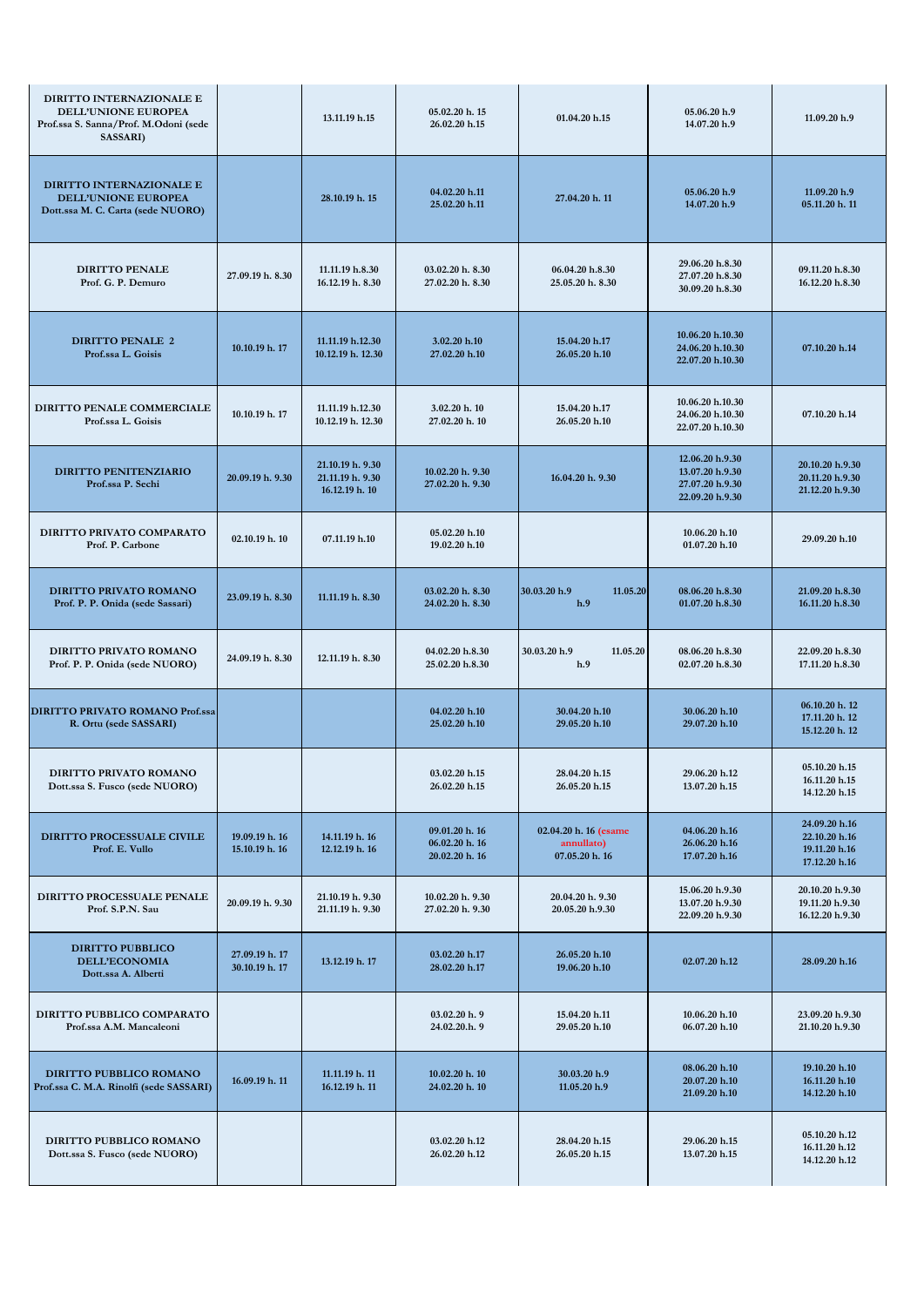| <b>DIRITTO ROMANO</b><br>Prof. P. P. Onida                                            | 23.09.19 h.8.30<br>21.10.19 h. 8.30    | 11.11.19 h. 8.30                       | 03.02.20 h.8.30<br>24.02.20 h. 8.30   | 30.03.20 h.9<br>11.05.20<br>h.9                         | 08.06.20 h.8.30<br>01.07.20 h.8.30                                              | 21.09.20 h.8.30<br>16.11.20 h.8.30                                       |
|---------------------------------------------------------------------------------------|----------------------------------------|----------------------------------------|---------------------------------------|---------------------------------------------------------|---------------------------------------------------------------------------------|--------------------------------------------------------------------------|
| <b>DIRITTO SANITARIO</b><br>Prof. M. Occhiena                                         | 30.09.19 h. 16<br>30.10.19 h. 9        | 28.11.19 h.9<br>19.12.19 h. 15         | 05.02.20 h. 9<br>27.02.20 h. 9        | 01.04.20 h.9<br>21.05.20 h.9                            | 10.06.20 h.9<br>08.07.20 h.9                                                    | 07.09.20 h.15<br>03.11.20 h.15                                           |
| <b>DIRITTO TRIBUTARIO</b><br>Prof. F. Pepe                                            | 09.09.19 h. 11                         | 09.10.19 h. 11.30<br>12.11.19 h. 11.30 | 04.02.20 h.11.30<br>27.02.20 h. 11.30 | 14.04.20 h.15<br>18.05.20 h.15                          | 08.06.20 h.15<br>06.07.20 h.15<br>29.07.20 h.9.30                               | 09.09.20 h.9.30                                                          |
| DIRITTO TRIBUTARIO D'IMPRESA<br>Prof. F. Pepe                                         | 09.09.19 h. 11                         | 09.10.19 h. 11.30<br>12.11.19 h. 11.30 | 04.02.20 h.11.30<br>27.02.20 h. 11.30 | 14.04.20 h.15<br>18.05.20 h.15                          | 08.06.20 h.15<br>06.07.20 h.15<br>29.07.20 h.9.30                               | 09.09.20 h.9.30                                                          |
| <b>DIRITTO URBANISTICO E</b><br><b>DELL'AMBIENTE</b><br>Prof. D. D'Orsogna            | 24.09.19 h. 9.30<br>30.10.19 h. 9.30   | 02.12.19 h. 10.30<br>11.12.19 h. 9.30  | 05.02.20 h.9.30<br>26.02.20 h. 9.30   | 08.04.20 h. 9.30<br>28.04.20 h.9.30<br>26.05.20 h. 9.30 | 16.06.20 h.9.30<br>30.06.20<br>h.9.30<br>21.07.20 h.9.30                        | 15.09.20 h.9.30<br>30.09.20 h.9.30<br>27.10.20 h.9.30<br>15.12.20 h.9.30 |
| <b>ECONOMIA AZIENDALE</b><br>Dott.ssa A. Cera (sede Sassari)                          | 01.10.19 h.9                           | 19.11.19 h. 9                          | 06.02.20 h.9<br>27.02.20 h. 9         | 23.04.20 h. 9                                           | 11.06.20 h.15<br>06.07.20 h.15                                                  | 29.09.20 h.15                                                            |
| <b>ECONOMIA AZIENDALE</b><br>Dott.ssa A. Cera (sede Nuoro)                            | 30.09.19 h. 15                         | 18.11.19 h. 15                         | 07.02.20 h.15<br>28.02.20 h.15        | 24.04.20 h. 15                                          | 11.06.20 h.15<br>06.07.20 h.15                                                  | 29.09.20 h.15                                                            |
| <b>ECONOMIA AZIENDALE II</b><br>Dott.ssa A. Cera                                      |                                        |                                        |                                       |                                                         | 11.06.20 h.15<br>06.07.20 h.15                                                  | 29.09.20 h.15                                                            |
| <b>ECONOMIA DELLA CULTURA</b><br>Dott.ssa S. C. Corda                                 | 11.09.19 h. 09.30<br>26.09.19 h. 09.30 |                                        |                                       |                                                         |                                                                                 |                                                                          |
| <b>ECONOMIA POLITICA /</b><br><b>ECONOMICS</b><br>Dott.ssa P. Arca                    | 11.09.19 h. 12                         | 18.12.19 h. 12                         | 14.02.20 h. 12                        | 09.04.20 h. 12                                          | 26.06.20 h.10<br>20.07.20 h.10                                                  | 18.09.20 h.10                                                            |
| <b>ECONOMIA POLITICA - CORSO</b><br><b>AVANZATO</b><br>Dott.ssa P. Arca               | 11.09.19 h. 12                         | 18.12.19 h. 12                         | 14.02.20 h. 12                        | 09.04.20 h. 12                                          | 26.06.20 h.15<br>21.07.20 h.10                                                  | 18.09.20 h.10                                                            |
| <b>ESEGESI DELLE FONTI DEL</b><br><b>DIRITTO ROMANO</b><br>Prof.ssa<br>C. M.A Rinolfi | 16.09.19 h. 11                         | 11.11.19 h. 11<br>16.12.19 h. 11       | 10.02.20 h.10<br>24.02.20 h10         | 30.03.20 h.9<br>11.05.20 h.9                            | 08.06.20 h.10<br>20.07.20 h. 10                                                 | 21.09.20.h. 10<br>19.10.20 h.10<br>16.11.20 h.10                         |
| ETICA DELLE PROFESSIONI<br><b>LEGALI</b><br>Prof.ssa G.M.A. Foddai                    |                                        | 20.12.19 h. 15                         | 05.02.20 h. 9.30<br>26.02.20 h. 9.30  | 08.04.20 h. 9.30                                        | 09.06.20 h. 9.30<br>01.07.20 h. 9.30                                            | 07.10.20 h. 9.30                                                         |
| <b>FILOSOFIA DEL DIRITTO</b><br>Prof.ssa G.M. A. Foddai                               | 02.10.19 h. 9.30                       | 14.11.19 h. 9                          | 05.02.20 h. 9.30<br>26.02.20 h. 9.30  | 08.04.20 h. 9.30                                        | 09.06.20 h 9.30<br>29.06.20 h.9.30 (riservato<br>laureandi)<br>01.07.20 h. 9.30 | 07.10.20 h. 9.30                                                         |
| FONDAMENTI DEL DIRITTO<br><b>EUROPEO</b><br>Prof.ssa R. Ortu (sede SASSARI)           | 30.09.19 h. 16                         | 21.11.19 h. 17<br>20.12.19 h. 17.30    | 04.02.20 h.16<br>25.02.20 h. 16       | 30.04.20 h. 16<br>29.05.20 h. 16                        | 30.06.20 h.16<br>29.07.20 h.16                                                  | 06.10.20 h.16<br>17.11.20 h.16<br>15.12.20 h.16                          |
| FONDAMENTI DEL DIRITTO<br><b>EUROPEO</b><br>Prof.ssa R. Ortu (sede NUORO)             |                                        |                                        |                                       |                                                         | 30.06.20 h.16<br>29.07.20 h.16                                                  |                                                                          |
| FONTI DEL JUS PUBLICUM NEL<br><b>CORPUS JURIS CIVILIS</b><br>Prof. P. P. Onida        | 23.09.19 h. 8.30                       | 11.11.19 h. 8.30                       | 03.02.20 h. 8.30<br>24.02.20 h. 8.30  | 30.03.20 h.9<br>11.05.20<br>h.9                         | 08.06.20 h.8.30<br>01.07.20 h.8.30                                              | 21.09.20 h.8.30<br>16.11.20 h.8.30                                       |
| GIUSTIZIA AMMINISTRATIVA Prof.<br>M. Occhiena                                         | 30.09.19 h. 16<br>30.10.19 h. 9        | 28.11.19 h.9<br>19.12.19 h.15          | 05.02.20 h.9<br>27.02.20 h. 9         | 01.04.20 h.9<br>21.05.20 h.9                            | 10.06.20 h.9<br>08.07.20 h.9                                                    | 07.09.20 h.15<br>03.11.20 h.15                                           |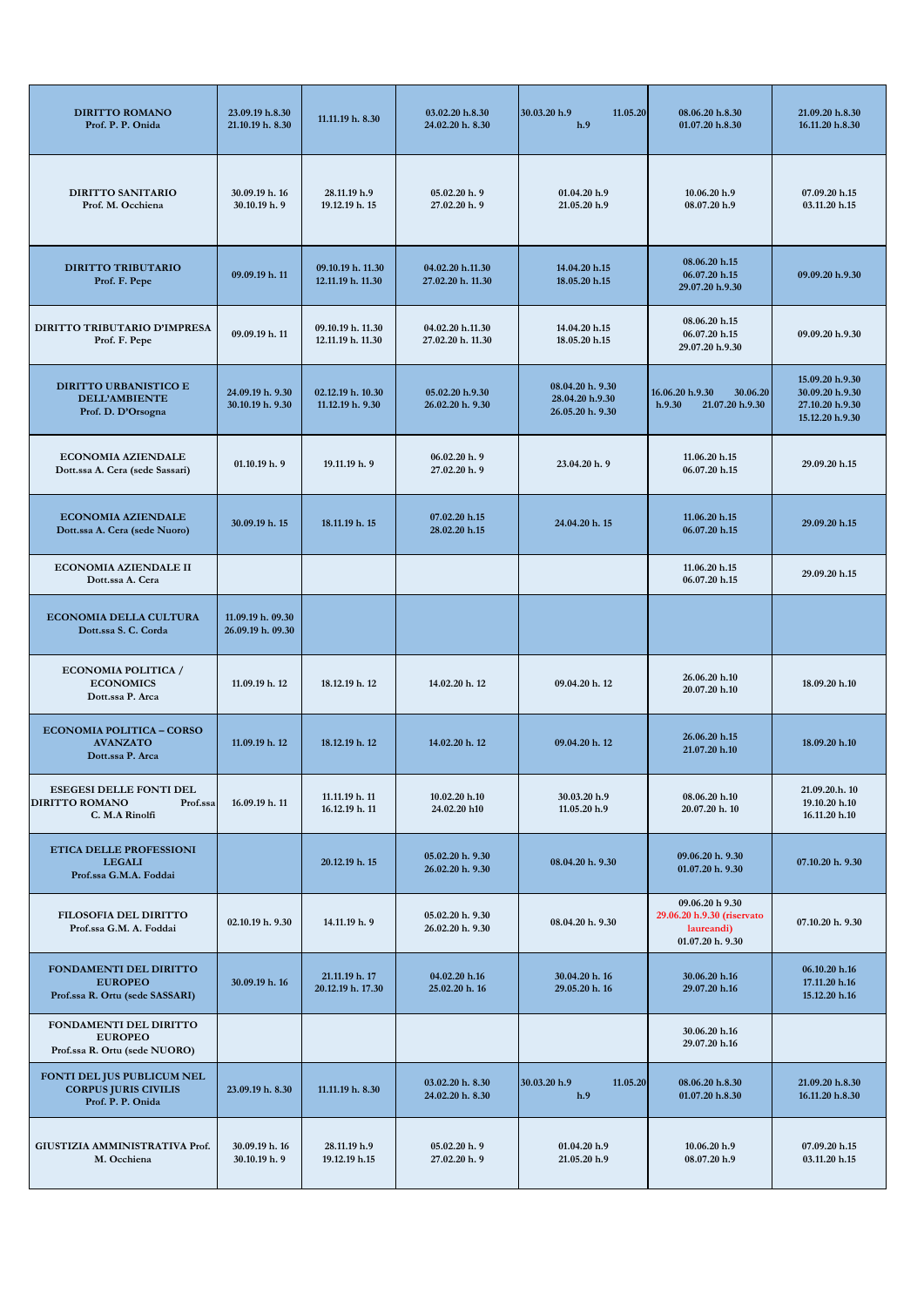| GIUSTIZIA COSTITUZIONALE Prof.<br>O. Chessa                                                                   | 12.09.19 h. 11                         | 14.11.19 h. 11                                    | 03.02.20 h.16.30<br>28.02.20 h.16.30            | 08.04.20 h.16.30 (appello<br>annullato)<br>29.05.20 h.10 | 19.06.20 h.10<br>02.07.20 h.11                     | 28.09.20 h.17                                                                |
|---------------------------------------------------------------------------------------------------------------|----------------------------------------|---------------------------------------------------|-------------------------------------------------|----------------------------------------------------------|----------------------------------------------------|------------------------------------------------------------------------------|
| <b>INFORMATICA</b><br>Prof. L. Pulina (sede SASSARI)                                                          | 27.09.19 h. 9.30                       | 15.11.19 h. 9.30                                  | 05.02.20 h. 9.30<br>21.02.20 h. 9.30            | 26.03.20 h. 9.30                                         | 12.06.20 h. 9.30                                   | 01.07.20 h. 9.30<br>14.09.20 h. 9.30                                         |
| <b>INFORMATICA</b><br>Prof. L. Pulina (sede NUORO)                                                            | 02.09.19 h. 9.30<br>19.09.19 h. 9.30   | 05.11.19 h. 9.30<br><b>ANNULLATO</b>              | 04.02.20 h.9.30<br>20.02.20 h. 9.30             | 24.03.20 h. 9.30                                         |                                                    |                                                                              |
| <b>INGLESE GIURIDICO</b><br>Prof. F. Toriello                                                                 | 04.09.19 h. 16<br>24.09.19 h. 16       | 25.10.19 h. 11.30                                 | 03.02.20 h.9<br>24.02.20 h.9                    | 27.05.20 h.12                                            | 26.06.20 h.14.30<br>31.07.20 h.14.30               | 02.09.20 h.14.30<br>25.09.20 h.14.30<br>04.11.20 h.18                        |
| <b>ISTITUZIONI DI DIRITTO PRIVATO</b><br>- L. M. A.A. 2018/2019 Prof. G. M. Uda                               | 16.09.19 h. 9                          | 28.10.19 h. 9<br>20.12.19 h. 9                    | 24.01.20 h. 9<br>05.02.20 h. 9<br>28.02.20 h. 9 |                                                          |                                                    |                                                                              |
| ISTITUZIONI DIRITTO PRIVATO –<br>L. M. A.A. 2019/2020 Prof. L. Nonne                                          |                                        |                                                   | 07.02.20 h.10<br>28.02.20 h. 10                 | 30.04.20 h. 10                                           | 30.06.20 h.10<br>28.07.20 h.10                     | 29.09.20 h.10<br>03.12.20 h.10                                               |
| <b>ISTITUZIONI DI DIRITTO PRIVATO</b><br>- L. T. - Prof. L. Nonne (sede SASSARI)                              | 26.09.19 h. 10.30<br>29.10.19 h. 10    | 15.11.19 h.10.30<br>17.12.19 h. 10                | 07.02.20 h. 10<br>28.02.20 h. 10                | 30.04.20 h. 10                                           | 30.06.20 h.10<br>28.07.20 h.10                     | 29.09.20 h.10<br>03.12.20 h.10                                               |
| <b>ISTITUZIONI DI DIRITTO PRIVATO</b><br>$-L$ . T.<br>Prof. W.<br>Romagno (sede NUORO)                        | 27.09.19 h. 11.30<br>28.10.19 h. 12    | 15.11.19 h. 16<br>16.12.19 h. 12                  | 07.02.20 h.16.30<br>28.02.20 h.16.30            | 03.04.20 h.16.30                                         | 05.06.20 h.16.30<br>03.07.20 h.16.30               | 04.09.20 h.16.30<br>02.10.20 h.16.30<br>04.12.20 h.16.30                     |
| <b>ISTITUZIONI DI DIRITTO</b><br><b>PUBBLICO</b><br>Dott.ssa A. Alberti                                       | 27.09.19 h. 16<br>30.10.19 h. 16       | 13.12.19 h. 16                                    | 03.02.20 h.16.30<br>28.02.20 h.16.30            | 08.04.20 h.16.30 (Appello<br>annullato)<br>29.05.20 h.10 | 19.06.20 h.10<br>02.07.20 h.11                     | 07.09.20 h.18<br>28.09.20 h.17                                               |
| ISTITUZIONI DIRITTO ROMANO A-<br>L Prof.ssa R. Ortu                                                           | 30.09.19 h. 10                         | 21.11.19 h. 15.30<br>20.12.19 h. 16               | 04.02.20 h.10<br>25.02.20 h.10                  | 30.04.20 h.10<br>29.05.20 h.10                           | 30.06.20 h.10<br>29.07.20 h.10                     | 06.10.20 h. 10<br>17.11.20 h. 10<br>15.12.20 h. 10                           |
| ISTITUZIONI DIRITTO ROMANO (M<br>Z) Prof. P. P. Onida                                                         | 23.09.19 h. 8.30                       | 11.11.19 h. 8.30                                  | 03.02.20 h.8.30<br>24.02.20 h. 8.30             | 30.03.20 h.9<br>11.05.20<br>h.9                          | 08.06.20 h.8.30<br>01.07.20 h.8.30                 | 21.09.20 h.8.30<br>16.11.20 h.8.30                                           |
| <b>ISTITUZIONI DI DIRITTO E</b><br>PROCEDURA PENALE<br>Dott. G. Barrocu (sede SASSARI)                        | 21.09.19 h.11<br>29.10.19 h. 11        | 02.12.19 h.15.30<br>17.12.19 h.11                 | 11.02.20 h.16.30<br>26.02.20 h. 16.30           | 26.03.20 h.10<br>23.04.20 h.16.30                        | 04.06.20 h.16.30<br>14.07.20 h.16.30               | $\bullet$                                                                    |
| <b>ISTITUZIONI DI DIRITTO E</b><br>PROCEDURA PENALE<br>Dott. G. Barrocu (sede NUORO)                          | 27.09.19 h. 11.30                      | 16.12.19 h. 12                                    | 11.02.20 h.11<br>26.02.20 h.11                  | 26.03.20 h.10<br>23.04.20 h.11                           | 04.06.20 h.11<br>14.07.20 h.11                     | 14.09.20 h.11<br>22.10.20 h.11<br>18.11.20 h.11<br>16.12.20 h.11             |
| <b>ISTITUZIONI DI DIRITTO</b><br>PROCESSUALE CIVILE E<br>DELL'ARBITRATO<br>Prof.ssa M.L. Serra (sede SASSARI) | 19.09.19 h. 16.00<br>15.10.19 h. 16.00 | 14.11.19 h. 16.00<br>12.12.19 h. 16.00            | 09.01.20 h.16<br>06.02.20 h.16<br>20.02.20 h.16 | 02.04.20 h.16<br>07.05.20 h. 16                          | 04.06.20 h.16<br>26.06.20<br>17.07.20 h.16<br>h.16 | 24.09.20 h.16<br>22.10.20 h.16<br>19.11.20 h.16<br>17.12.20 h.16             |
| <b>ISTITUZIONI DI DIRITTO</b><br>PROCESSUALE CIVILE E<br>DELL'ARBITRATO<br>Dott. P. Lai (sede NUORO)          | 23.09.19 h. 10.30                      | 16.12.19 h. 12.00                                 | 11.02.20 h.12<br>25.02.20 h.12                  | 26.03.20 h.12<br>23.04.20 h.12<br>20.05 20 h.11          | 04.06.20 h.12<br>14.07.20 h.12                     | 14.09.20 h.11.30<br>22.10.20 h.11.30<br>18.11.20 h.11.30<br>16.12.20 h.11.30 |
| <b>LINGUA FRANCESE</b><br>Dott.sse D. Scafidi/Y. Gagliano                                                     |                                        |                                                   |                                                 |                                                          | 22.06.20 h.9<br>08.07.20 h.9                       | 03.09.20 h.9<br>30.09.20 h.9                                                 |
| <b>LINGUA INGLESE</b><br>Giurisprudenza e<br><b>SSG</b><br>Dott.ssa G.<br>Casu / Dott.ssa S. Foddai           | 05.09.19 h. 15<br>20.09.19 h. 11       | 26.11.19 h. 15<br>riservato laureandi<br>dicembre | 04.02.20 h.14.45<br>24.02.20 h. 14.45           |                                                          | 01.07.20 h.9<br>16.07.20 h.9                       | 10.09.20 h.9<br>25.09.20 h.11                                                |
| LINGUA INGLESE II<br>Dott.ssa G. Casu / Dott.ssa S. Foddai                                                    |                                        |                                                   |                                                 |                                                          | 12.06.20 h.9<br>15.07.20 h.9                       | 10.09.20 h.9<br>254.09.20 h.9                                                |